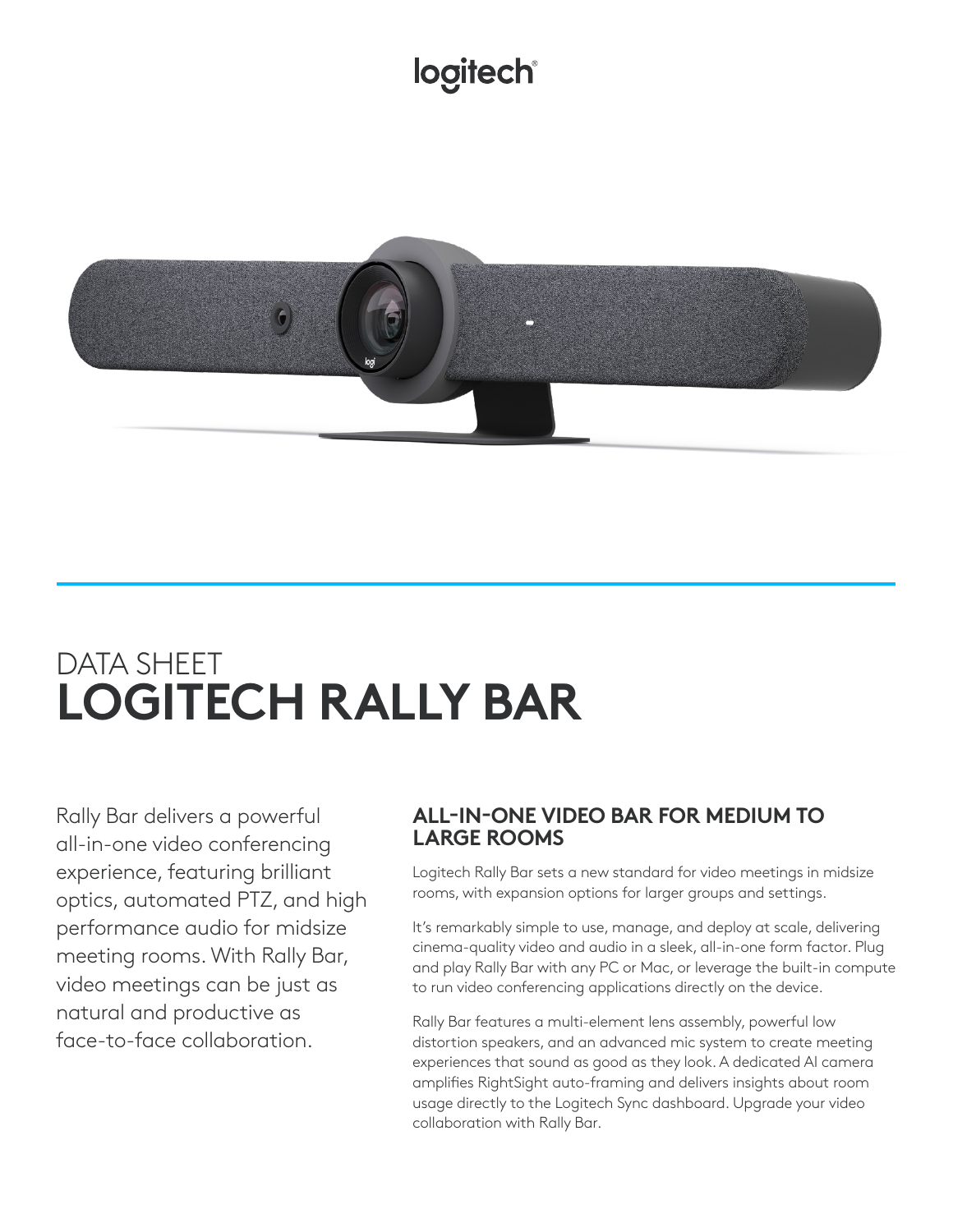

### **USB Plug and Play**

Easily connects to virtually any PC or Mac®, with no additional software required

### **Appliance Mode**

Built-in compute allows you to run supported video conferencing applications such as Zoom directly on the device

### **All-in-One Design**

Sleek, minimal footprint expedites setup and reduces clutter

### **Streamlined, Flexible Installs**

Confidently deploy at scale with smart cable management and multiple mounting options

### **RightSense Technologies**

### **RightSight**

Speaker View frames the active speaker while displaying a secondary view of the room to show participant interactions. Group View detects meeting participants automatically adjusts the lens and zoom so no one is left out of the picture.

### RightLight

Intelligently adjusts video settings in all light conditions so everyone always looks their best

### RightSound

AI-driven voice leveling and unwanted noise suppression deliver outstanding clarity

### **One-Touch Join**

Optionally deploy with Tap to quickly and easily initiate meetings across Zoom, Microsoft Teams, and other cloud services

**SIMPLE TO SET UP SIMPLE TO USE SIMPLE TO MANAGE**

### **Logitech Sync**

Single platform to monitor room health and keep devices up to date, plus insights on room occupancy

### **Deploy Updates at Scale**

Easily propagate upgrades and bug fixes to Rally Bar and your other supported Logitech devices

### **Forward-Looking Architecture**

Sync API is a robust foundation for new insights and integrations

### **Partner Dashboard Support**

Fully integrated with partner solutions like Microsoft Teams, Zoom, and others for a simplified device management experience





### **Room-filling Sound**

Large, ultra low distortion speakers with RightSound convey every word with outstanding clarity

### **Adaptive Beamforming Mic Array**

Beamforming mics pick up voices at every seat and focus on the active talker while suppressing ambient noise

### **Expansion Ready**

Add up to three Rally mic pods for even greater coverage in larger settings



### **Ultra-HD Video**

Brilliantly sharp video, outstanding color, and exceptional optical accuracy at resolutions up to 4K

### **Expansive Room Coverage**

Motorized lens covers rooms 130° across by 80° high, with lossless image quality up to 5X optical zoom

### **Cinema Quality**

Logitech RightLight™ technology captures natural-looking skin tones, even in dim or backlit conditions



### **AUDIO VIDEO AI VIEWFINDER**

### **Framed to Perfection**

A second built-in camera lens has the ability to detect meeting participants, amplifying RightSight autoframing

### **See Everyone Clearly**

All meeting participants, even late arrivals, are automatically seen and included

### **Move About Freely**

AI Viewfinder uses scene awareness to keep the camera on the action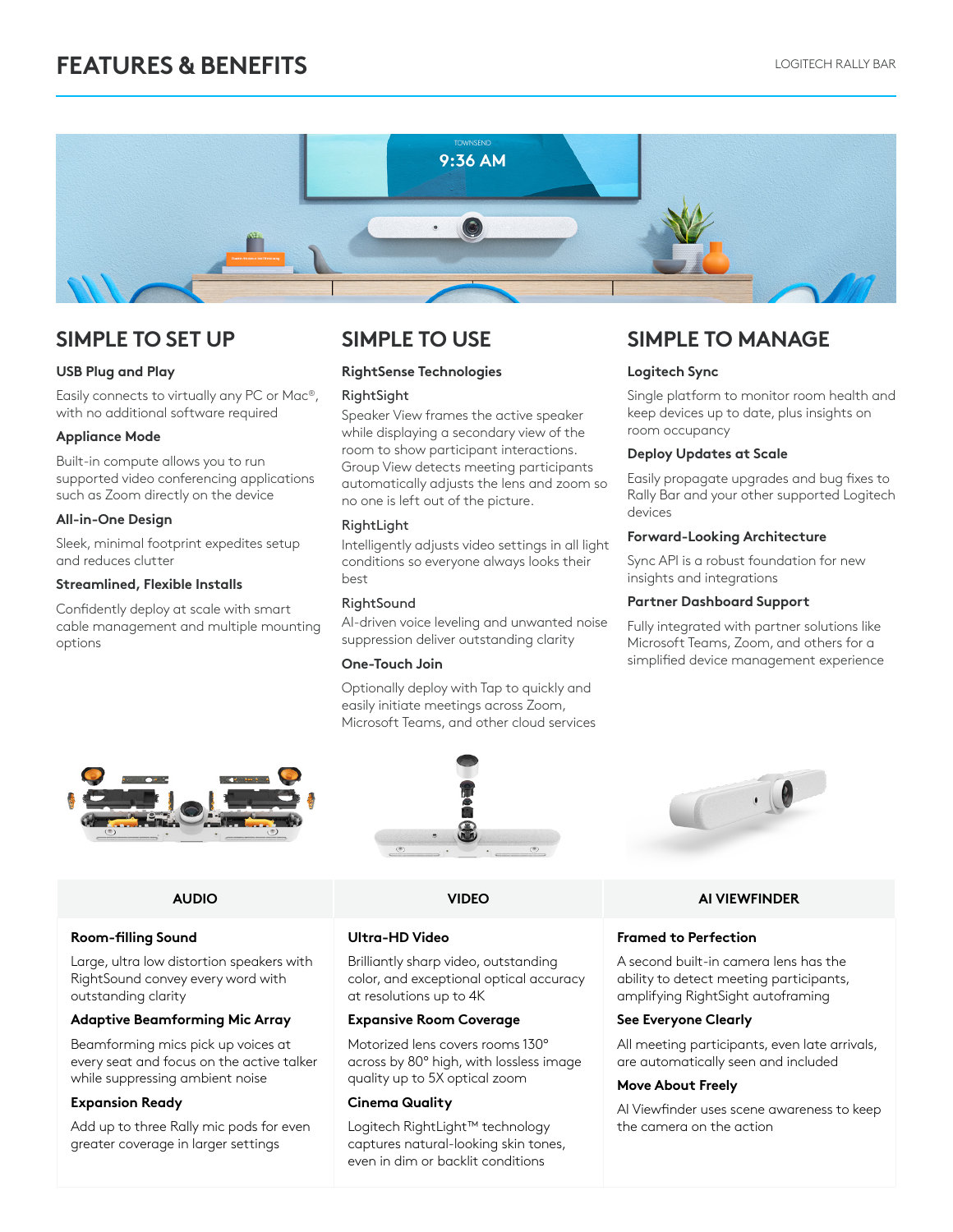## **ACCESSORIES**



**TV Mount for Video Bars** Securely mount Rally Bar above or below a TV or monitor



**Rally Mic Pod Extension Cable**

Easily connect mic pods to Rally Bar with up to two 10m extension cables



**Wall Mount for Video Bars** Neatly and confidently secure Rally Bar on the wall for minimal footprint



**Rally Mic Pod Mount in Graphite and White** Hide cables and anchor mics on the table or ceiling for a clean, finished

look



**Rally Mic Pod in Graphite** Expand audio coverage and provide convenient access to mute controls



**Logitech Tap Controller** Deploy with Tap for easy onetouch to join



**Rally Mic Pod in White** Expand audio coverage and provide convenient access to mute controls



**Rally Mic Pod Hub** Customize microphone placement for your conference table configuration

# **TECH SPECS**

### **CERTIFICATIONS & COMPATIBILITY GENERAL CAMERA**

Certifications: Microsoft Teams Rooms on Android (for medium sized rooms), Microsoft Teams Rooms on Windows(for medium sized rooms), Zoom Rooms and Tencent Meeting Rooms.

Appliance Mode: Supports compatible video conferencing software in appliance mode (no PC required): Microsoft Teams Rooms on Android, Zoom Rooms, GoToRoom, Pexip Room, RingCentral Rooms, Tencent Meeting Rooms.

USB Mode: Plug and play USB connectivity with virtually any video conferencing application.

For the latest information on certifications and compatibility, visit www.logitech.com/support/ vc-certifications.

Built-in Components: 6 beamforming microphones, PTZ camera, 2 speakers, AI Viewfinder, cable management & retention system, table stand, Logitech CollabOS platform

Enclosure: All-in-one enclosure with integrated table stand and patented speaker suspension system to eliminate vibration-induced camera shake and audio interference

Device Management: Logitech Sync

Displays Supported: 2

Display Resolution: Up to 1080p

Resolution: 4K, 1440p, 1080p, 900p, 720p, and SD at 30fps

Pan: Motorized ±25°

Tilt: Motorized ±15°

Zoom: 15X HD zoom (5X optical, 3X digital available with upcoming software update)

Diagonal Field of View: 90°

Horizontal Field of View: 82.1°

Vertical Field of View: 52.2°

Total Room Coverage: 132.1° Horizontal x 82.2° Vertical



Height: 164 mm / 6.46 in Width: 910 mm/2.99 ft Depth: 130.5 mm / 5.14 in Lens Depth: 28.8 mm/1.13 in Weight: 7.08 kg/15.6 lbs

Output: 90dB SPL @1W, 99dB SPL @8.0W, both +/-2dB at ½ meter

Sensitivity: 90+/-3dB SPL at 1W, ½ meter

THD: 1kHz < 2%

Drivers: 2x 70mm / 2.7 in

Speaker Sampling Rate: 48 kHz

### **DIMENSIONS SPEAKERS RIGHTSENSE™ TECHNOLOGIES**

RightLight: Renders natural skin tones for each participant.

RightSight: Primary PTZ camera zooms in on the active speaker while the AI Viewfinder captures a view of everyone in the room.

RightSound: Distinguishes speech from other sounds to auto-level voices while suppressing background noise and echo.